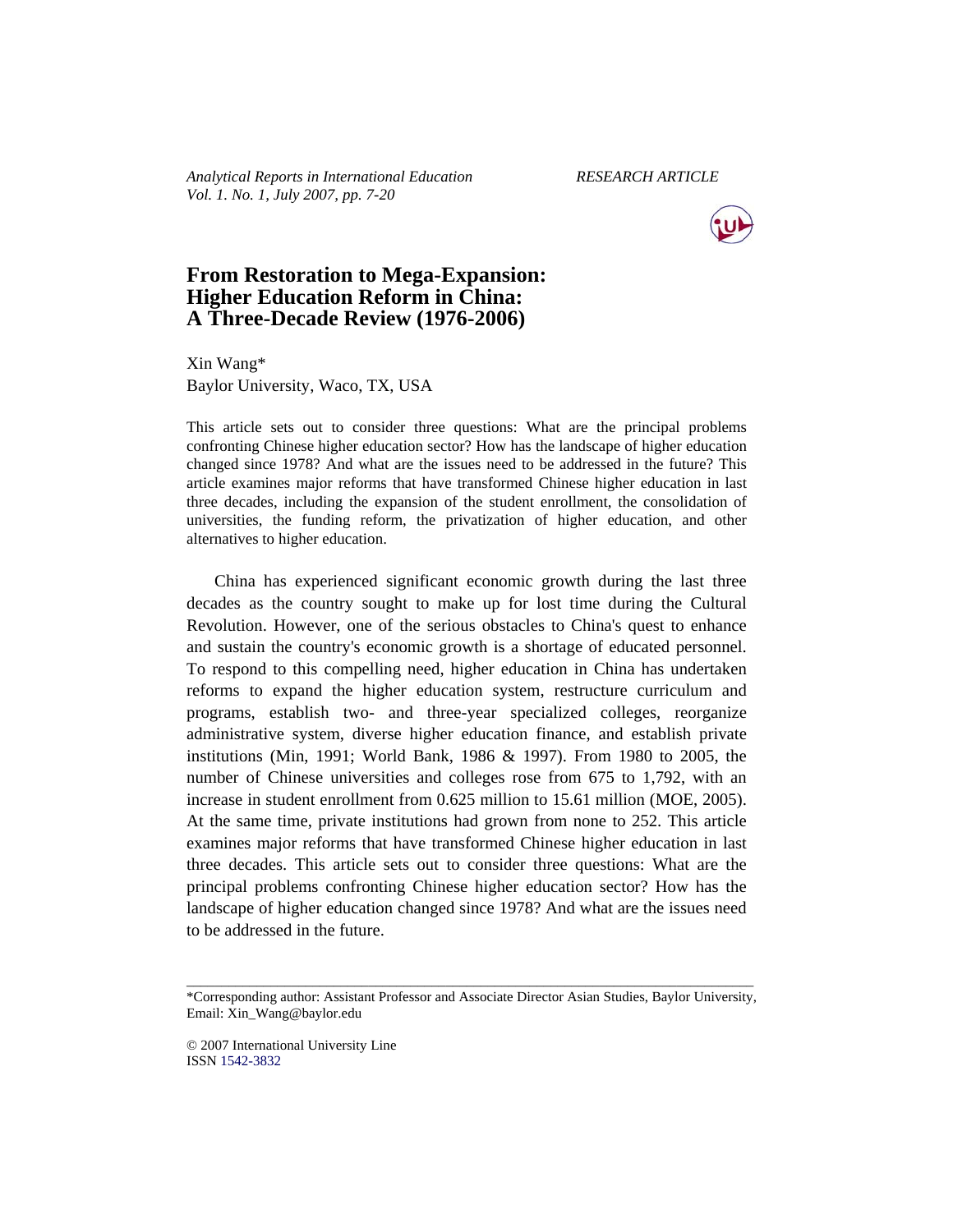#### *Four Phases of Development*

The higher education system in China, which was shattered during the tenyear Cultural Revolution, was restored in 1977 when the new leadership of the Chinese Communist Party (CCP) initiated the economic reform and set objectives for the social, economic, and educational development for China. To facilitate the nation's political and economic reform, higher education was given the top priority to educate and train large numbers of advanced specialized human resources. Universities held the first examination to admit students to receive college education after ten-year lapse of education during the Cultural Revolution. Between 1978 and 1985, China's higher education was expanded in a rapid pace. The enrollment grew from 625,319 in 1977, to 1,703,115 in 1985. By 1985, there were 1,080 institutions of higher learning, excluding institutions for continuing education, TV and Radio universities, and corporate institutions. Of these, 36 were under the direction of the State Education Commission (SEdC), 316 under the ministries of government, and 664 under provincial governments (MOE, 1985).

The second wave of reform occurred between 1985 and 1992. The old pattern of higher education administrative system and management structure was highly centralized. The central government and related provincial governments maintained excessive control over higher education financing, admission policies, instruction design, curriculum, and leadership assignment (Du, 1992). This highly centralized system of higher education impeded the development of higher education, and inhibited institutions from changing to meet social, political and economic challenges. In 1985, the central government and the CCP adopted a series of important new policies entitled 'The Decision on the Reform of the Educational System', which brought fundamental changes into the higher education system. The decision intended to "expand the powers of decisionmaking of the institutions of higher learning in school management ... and enable the institutions of higher learning to have the initiative and ability to meet the needs of economic and social development." These new policies delegated to universities with the authority to make decisions regarding instruction and curriculum, as well as with the freedom to set admission policies to admit students outside the state plan but financed by enterprises or by themselves. From then on, higher education institutions began to generate a certain amount of funding through private sources rather than government allocation. The new policies also proposed the implementation of a three-level education management system at the central, provincial, and municipal levels of major cities. The Decision suggested diversification in institutional types and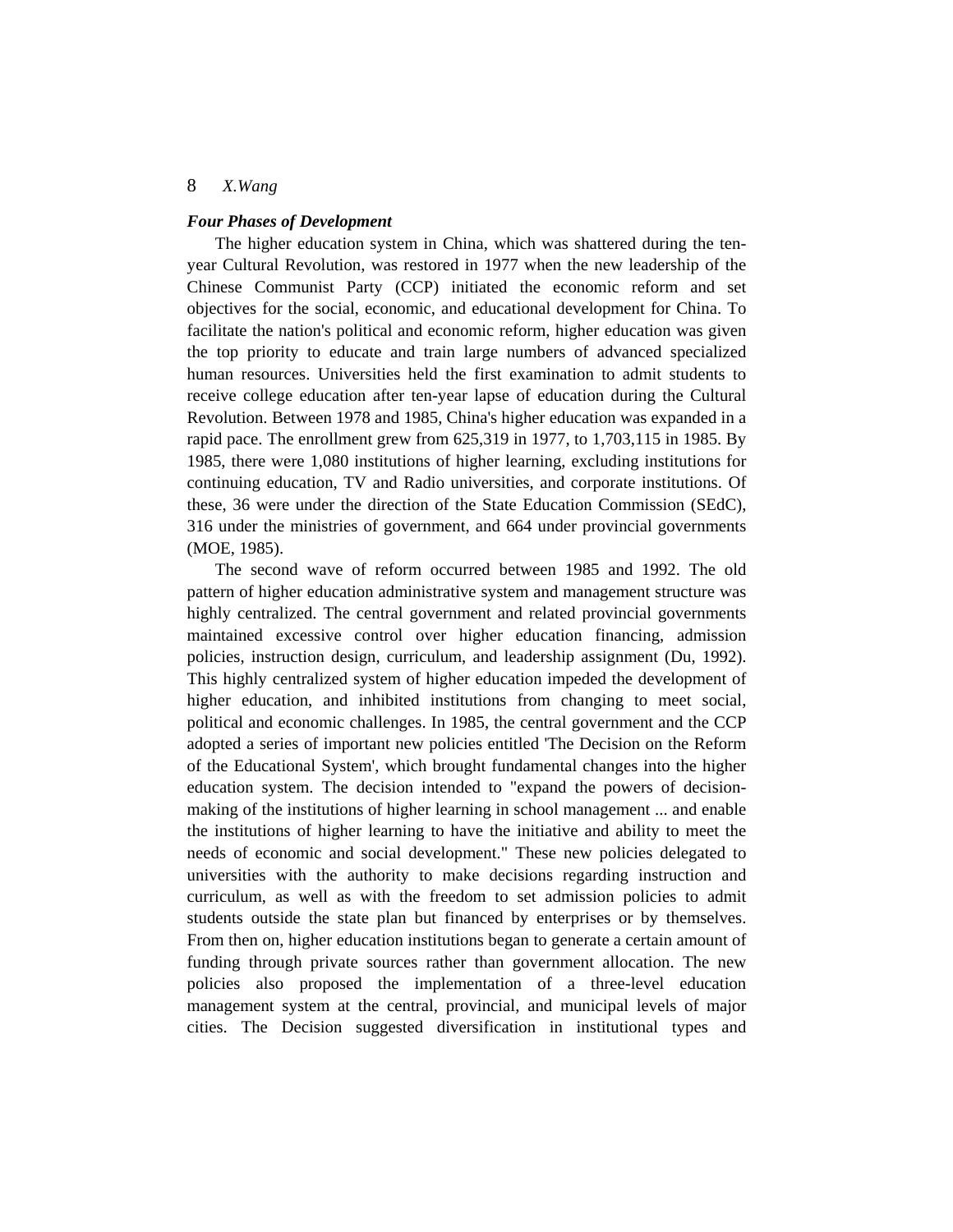encouraged the establishment of more three-year specialized colleges, two-year community colleges, and adult education in addition to the normal baccalaureate institutions in order to meet the demands for different levels of skilled workforce.

The third wave of development continued after 1992 when the Chinese higher education system expanded in an unprecedented rate. Given the financing constraints in higher education in China, the central government and the SEdC, the major policy-making and planning organization for the Chinese higher education system, have launched several reforms to improve administrative system and reconfigure the structure of Chinese higher education (MOE, 1993). In 1993, in the Fourth National Conference on Higher Education, The Outline for Educational Reform and Development in China was adopted by the SEdC as new guidelines for reforms in the higher education administrative system. The Outline urges to funding sources, decentralize administrative structure and expand of university autonomy, and restructure the system for efficiency, and reasonable expansion. Meanwhile, SEdC proposed to make joint efforts with the local governments in supporting and constructing universities. In December 1994, at the National Forum on the Reform of Higher Education System, SEdc presented restructure plans for universities (Mauch, 1997). This plan is intended to implement systemic strategies rather than piecemeal solutions to change the highly centralized existing administrative system, in which universities were governed by both central government ministries and local governments. The overall system was divided into small closed systems. In such closed systems, Universities and colleges reported to different divisions of governments. They tend to be small and specialized in one area of study to prepare workforce for a specific industry. As a result, the scope of knowledge of the graduates was relatively narrow. Since colleges were confined to the specific roles defined by the needs of their affiliated governmental agencies, they were inertia to the changing environment. Meanwhile, cross-ministry intercollegiate coordination was lacking. Resources could not be shared and utilized efficiently. Furthermore, under the centralized planning system, universities and colleges had no autonomy for their own development. Institutions were unable to take initiatives to revise curricula and degree programs in response to economic and social changes in the labor market. Under restructure plans, from 1992 to 2002, about 753 colleges and universities were merged and consolidated to 285 universities. Meanwhile, universities have increased its efficiency drastically. The average enrollment of undergraduate students at baccalaureate universities was increased from 1919 in 1990 to 10454 in 2002 (MOE, 2003). The teacher-student ratio was increased from 1:6.3 in 1990 to 1:13.4 in 1999. Mega-size universities were in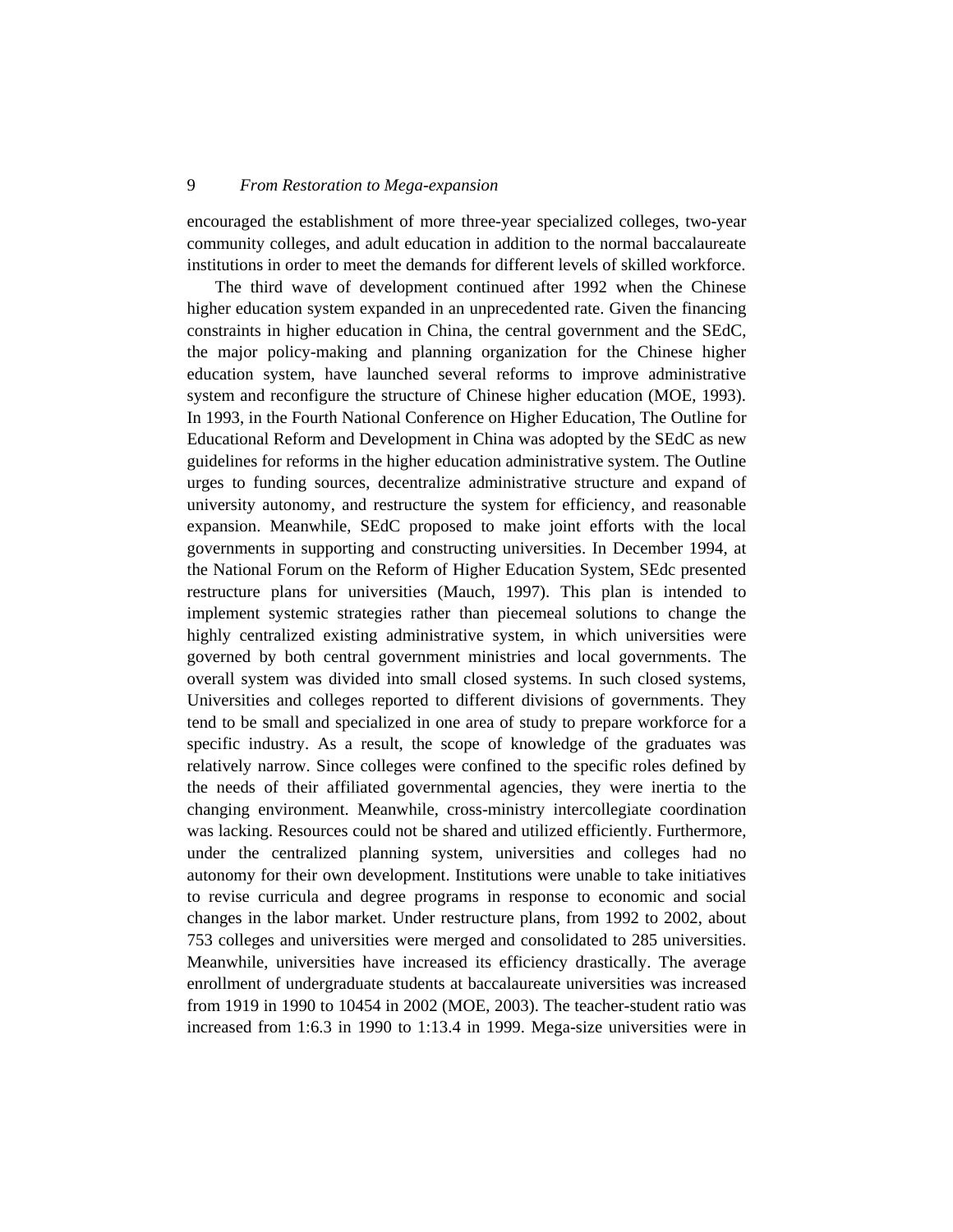the making as the result of the restructure plan. Zhejiang University, which consolidated 3 other colleges into its system in 1998, enrolled 35,000 students. The increasing number of college students partially results from the expansion plan of higher education enrollment in China. Policies which were made in the late 1980s and the beginning of 1990s delegated universities with the authority to make decisions regarding admissions. Universities began to admit a small number of self-paying students to generate an extra funding through private sources rather than government allocation. In 1987, over 25,000 employersponsored and self-paying students were admitted, about 2.5 percent of the total admitted students (Gao, 1988). This is only the beginning of a large-scale expansion of college enrollment. The mega expansion of Chinese universities started in January 1999 when China set a goal of achieving a gross enrollment rate of 15 percent by 2010 in the national Action Plan to Vitalize Education in the 21st Century (the Action Plan), issued by the Ministry of Education. This marks the transition from an elite and a meritocratic higher education to a mass higher education. As the result of this plan, student enrollment at universities increased from 7.8 million in 1998 to 15.61 million in 2005 (MOE, 2005), and already reached the targeted 15 percent gross enrollment rate.

From appearance, the expansion plan was made to increase access to higher education. However, this decision was intended to encourage Chinese families to spend their savings on their children's higher education to stimulate the nation's economy. At the same time, the national government could continue to reduce its public expenditures in higher education as the funding need for other public sectors were increasing. The new decision also helps China's higher education sector to establish new patterns of financing which will likely persist when government expenditures in higher educational decreased.

Meanwhile, the priority of the central government is to build a small number of the world-class universities. In 1993, the Ministry of Education announced to launch Project 211, which supports 100 key universities to become world-class universities in the twenty-first century. In 1999, the Chinese government announced a new initiative, Project 985, to support building 38 world-class research universities in China. From 1999 to 2002, the central and the local government allocated \$3 billion to strengthen research and infrastructure at these universities.

# *Governance*

These series of reforms have had a direct impact on governance and management of higher education in China. The centralized higher education system is the product of the planned economic system. With the transition to a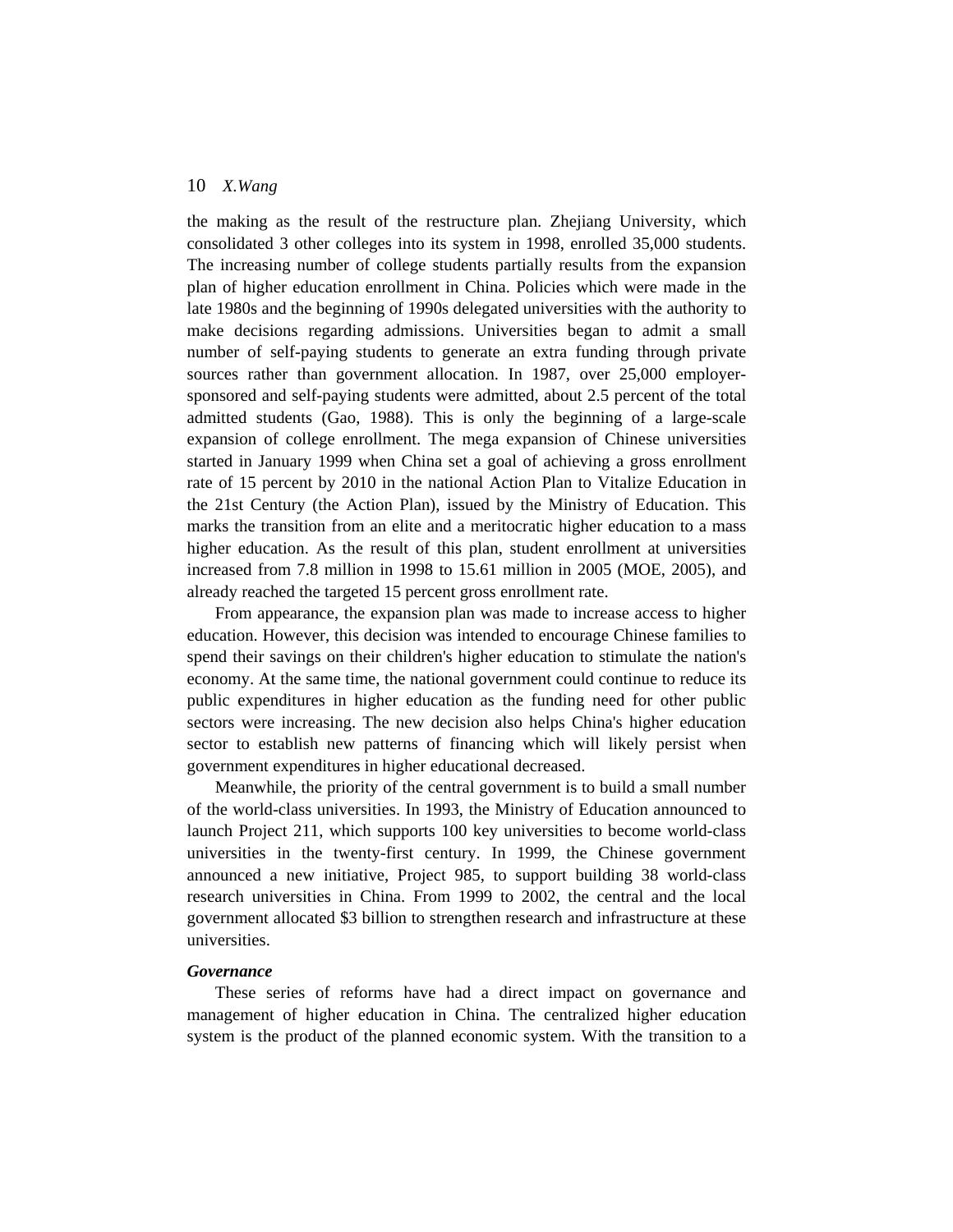market-driven economy, universities need freedom to make decision on academic affairs. Chinese higher education institutions enjoy more freedom of institutional governance today than before as academic governance has shifted from a completely centralized model to a more locally governing model since the 1990s. But in reality, government-institution relationship has been complicated in many areas. This transition delegates more responsibilities to institutions for making decisions and taking actions for their own well-being. On the other hand, as chief executive officers of universities, college presidents take more responsibilities and held accountable for the operation of the university. To many college presidents, who are often appointed by the government and the CCP, they have to learn how adapt themselves to the new administrative system.

One of the constant challenges of the Chinese higher education system is the undefined boundaries of the decision-making authority between the central government and the academic institutions. Before the economic reform of the mid 1980s, the central government had a direct influence on the management of higher education, and institutions' policies on admissions, curriculum and instruction, leadership selection, and faculty employment. In 1985, the central government and the Chinese Communist Party adopted a series of important new policies entitled "The Decision on the Reform of the Educational System", which brought fundamental changes into the higher education system. The decision stated that

*The key to success in the reform of the higher education system ...is to change the management system of excessive government control over the institutions of higher learning, expand the powers of decision-making of the institutions of higher learning in school management...and enable the institutions of higher learning to have the initiative and ability to meet the needs of economic and social development (MOE, 1985).* 

This new policy delegated the authority to universities to make decisions regarding instruction and curriculum, admissions, and other academic and administrative affairs. It changed the role of the government in the governance of the universities, and eventually changed the government-university relationship. Though universities have gained some autonomy of academic and administrative control, the boundary of the decision-making authority between the government and the universities is vaguely defined. The central government provides specific guidelines on admissions, research and study scope, missions and objectives, and curricular structure. In terms of curriculum and instruction, national policies still have a direct control on the curriculum of graduate education. Under such uniform national guidelines, academic programs function in the similar way.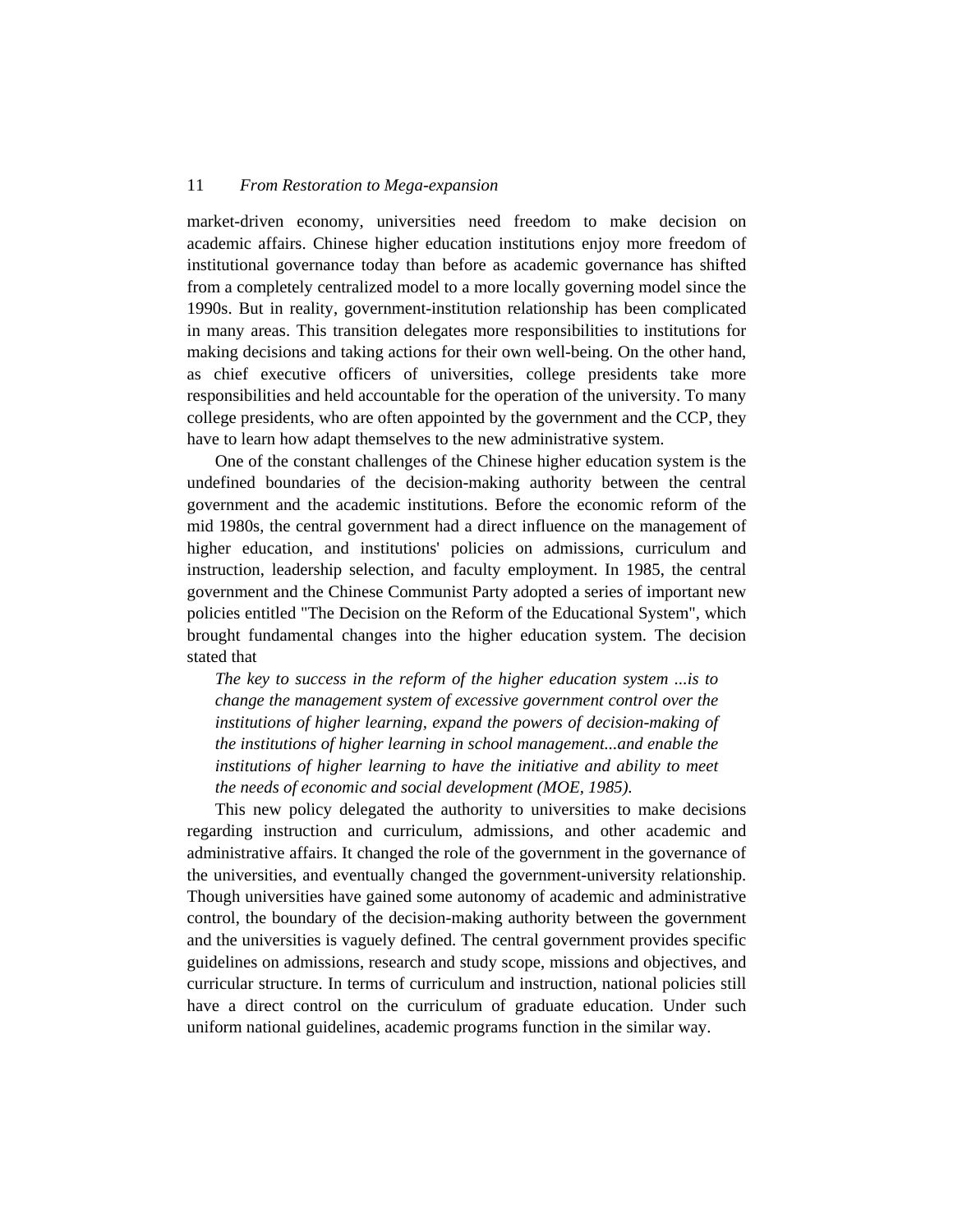The Chinese administrative system still contains elements of the traditional division of authority between center and local provinces. Extensive government intervention is imbedded throughout higher education sector. The system emphasizes good political skills over modern management capabilities. Higher education is a public sector and receives funding from both national and provincial governments. Though universities continue to learn how to negotiate with the government to gain more autonomy and control over their own academic affairs, they are accustomed to the centralized system. They tend to depend on central planning, central funding, and central policy making. They have to learn how to share the governing responsibility with the government under the new dual governance system. This dual governing system can often be translated as less funding, more regulations and guidelines from the central and local government. Universities are held accountable and liable for institutional planning, governance and fundraising. Therefore, academic leaders need more knowledge, management skills and business acumen in order to run today's university effectively.

As more authority has been delegated to individual universities, administrative power is being strengthened within each university. This leads to a shift from government bureaucracy to institutional bureaucracy. First, there is an undefined authority of academic governance between the president and the party secretary at each university. Chinese Communist Party has its own committee at each university. During the early 1980s, the goal of the political reform was to separate Party from the administration and to clarify the functions of and relations between the two structures. Idealistically, the administration should act independently in daily administrative affairs and Party should confine itself to policy making. In reality, it is impossible to separate Party from administration. Party's political authority is much larger and higher than the administration's authority at each university since Party is in charge of key personnel appointment and promotion of the university. Presidents and senior administrators are often party members and report to the party secretary. Therefore, administration is lacking in independent authority to run the university. The "presidential responsibility system under Party's leadership" does not allow college president run the university operation independently. College presidents feel that they are sandwiched in between the government and the Party leadership since they are appointed by the government and the Party, though they are liable for the operation of the university.

Chinese academic leaders have been efficient at implementing policies and decisions made by the government and negotiating with the government in order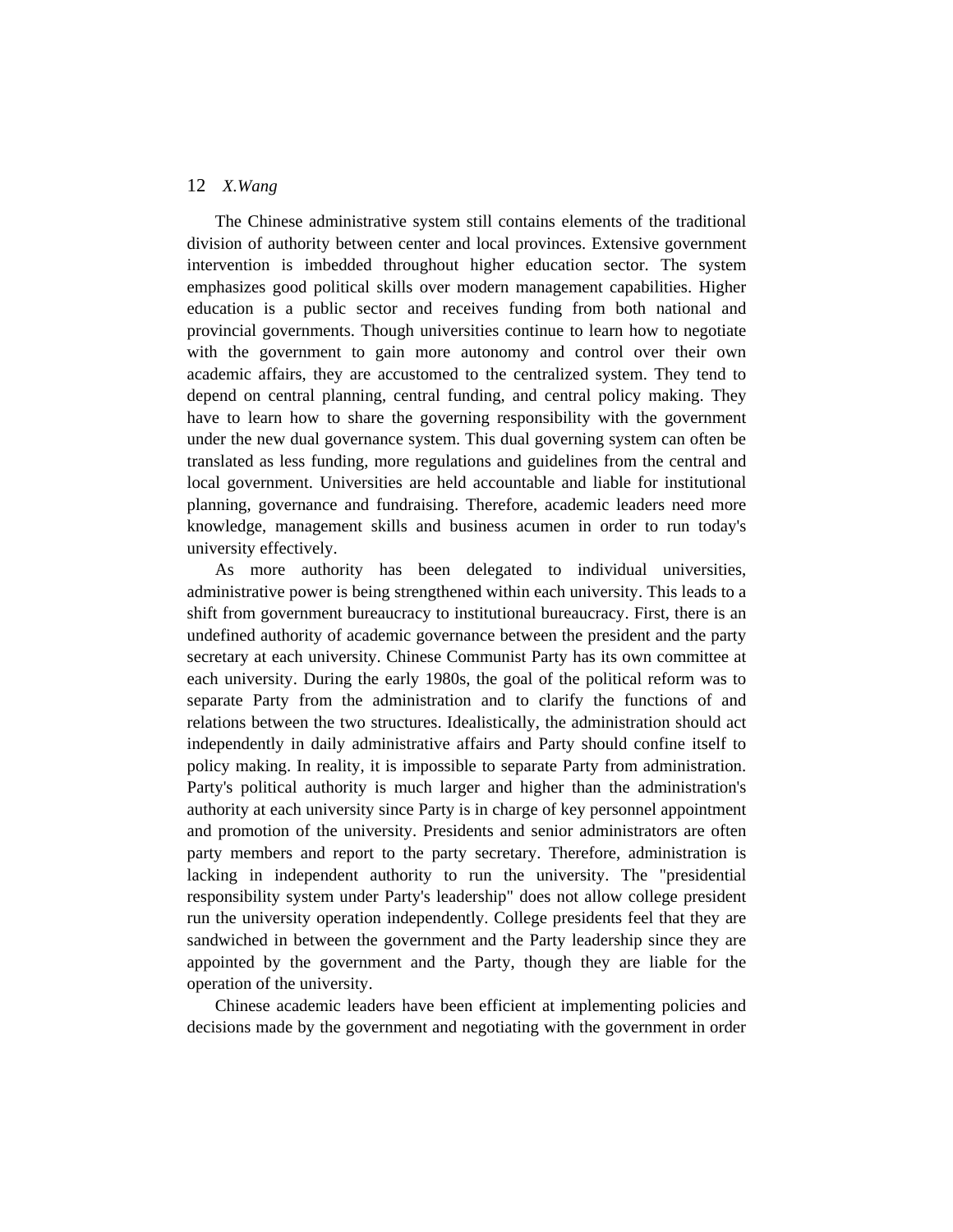to receive more resources. However, college presidents need knowledge and management skills to operate modern universities effectively. When the government expenditures on higher education is shrinking, the imminent challenge for college administrators is how to raise more funding to support research and instruction.

#### *Funding*

The reforms in the early 1990s were intended to give higher education institutions more autonomy to generate their own revenues (Du, 1992). As Table 1 indicates, about 96 percent of the total budget for higher education in 1978 comes from the government appropriation. In 1992, funding for public higher education comes from multiple sources, including student tuition and fees, donations, and revenues from university's businesses. Government allocations account for 82 percent of the total budget for higher education; revenue generated from various sources by universities themselves represents fourteen percent and tuition fees accounted for four percent. The percentage of the revenue that the university receives from government has been shrinking (Table 2). In 2002, less than fifty percent of the university budget comes from government appropriations.

| <b>Source</b>                        | 1978     | 1992 | 2002 |
|--------------------------------------|----------|------|------|
| Total Budgeted Allocation from Govt. | 95.9     | 81.8 | 50.6 |
| <b>Total University Funding</b>      | 4.1      | 18.2 | 49.4 |
| University Generated Revenue         | 4.1      | 12.8 | 21.3 |
| Donations and others                 | $\theta$ | 0.8  | 1.8  |
| Student tuition and fees             | $\Omega$ | 4.6  | 26.3 |
| <b>Total Percentage</b>              | 100      | 100  | 100  |

**Table 1. Percentage Distribution of Funding from Different Sources** 

*Source: China Educational Statistical Yearbook, 1979, 1993, and 2003*

Meanwhile, university revenue from student tuition and fees has been increasing, accounting for 26 percent of the total university funding. Universities have also been more entrepreneurial than before to generate funding from other sources to improve financial stability. Universities in China often have their own businesses and high-tech firms, especially when many technology development zones were created and built around universities. Universities often receive income from patent licensing and technology commercialization. Revenues from university's businesses and technology licensing fees have contributed around 21 percent of the total funding. One area which still accounts for a small percentage in the overall financial picture is the endowment and donation. It only contributes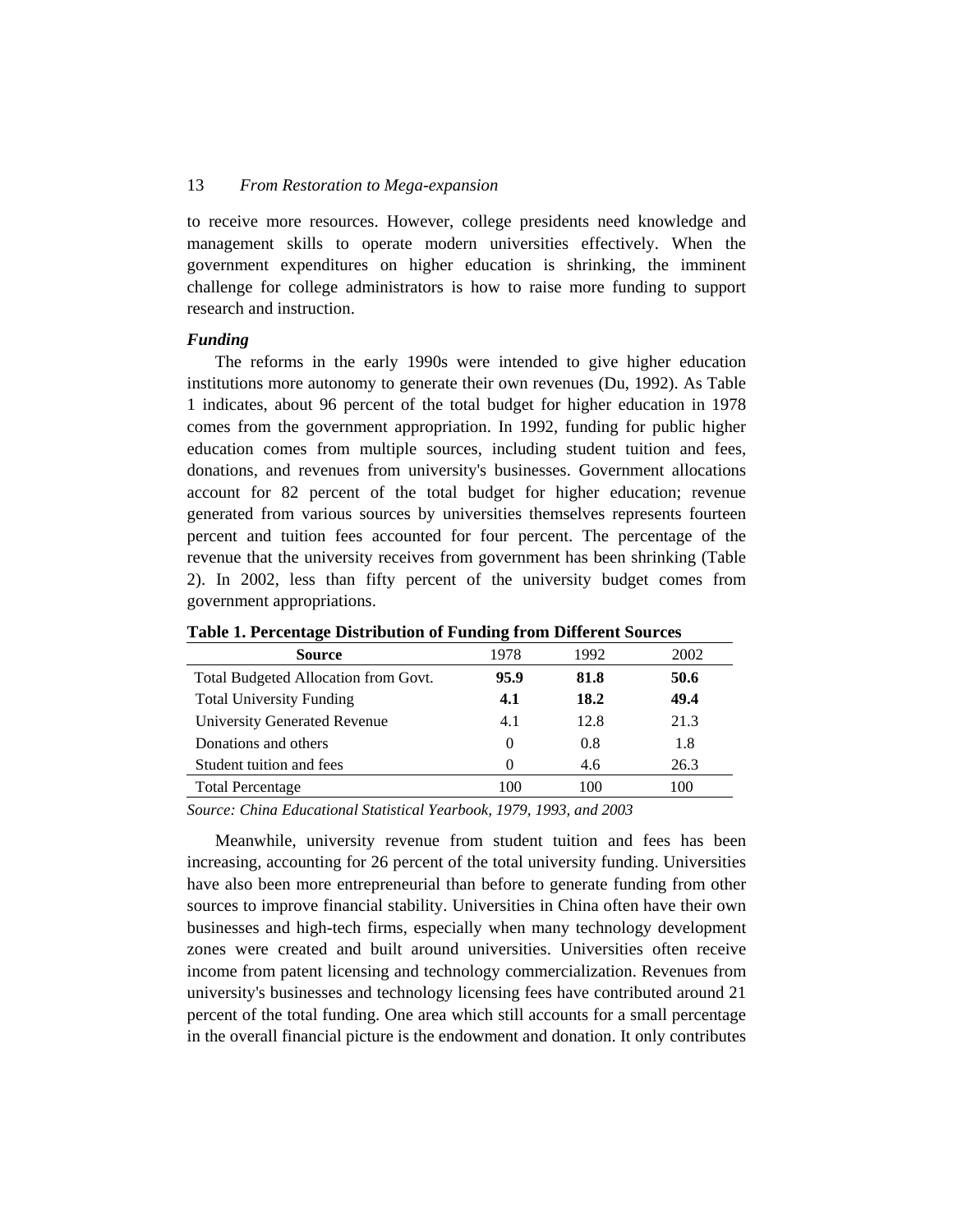less than two percent to the total funding of higher education in China. Higher education finance has already shifted from the state as the sole funding provider of higher education to a cost-sharing mechanism which includes multiple parties to share the cost of higher education. The central government has gradually reduced government financial subsidies to higher education and students. Meanwhile, universities, college students and their parents have shared the financial cost of higher education. Funds from the nongovernmental sectors have helped institutions reduce their dependence on government financing and their vulnerability to budget fluctuations, and have made institutions more responsive to market signals. The major pitfall in the process of decentralization is the disparities in financial capacity to invest higher education among provinces (World Bank, 1997).

| Year | Total Expenditure on    | Revenue Allocated from<br><b>Revenue Generated</b> |                 |  |
|------|-------------------------|----------------------------------------------------|-----------------|--|
|      | <b>Higher Education</b> | Government                                         | by Universities |  |
| 1978 | 1.50                    | 1.436                                              | 0.064           |  |
| 1992 | 11.04                   | 9.030                                              | 2.01            |  |
| 2002 | 158.32                  | 78.750                                             | 79.57           |  |
|      |                         |                                                    |                 |  |

**Table 2. Revenue from Different Sources on Higher Education in China**  (billion Yuan)

*Source: China Educational Statistical Yearbook, 1979, 1993, and 2003*

China is divided into three macro economic and administrative regions: the coastal region includes highly developed provinces; the central area comprised of medium-developed provinces; and the western region is a less developed region. Provinces of the coastal region can appropriate more funding from their budget than other interior provinces. Further disparities exist among provinces within the same region. Coastal provinces generally can appropriate more funding to higher education than the interior provinces can. Even within a province, disparity is evident in financial resources available for provincial universities and national universities. Universities under the jurisdiction of MOE receive more government funding than the provincial universities. Consequently, the expenditure per student for provincial universities is smaller than that for national universities in the same province. The key research universities in China are in a strong financial position. State Appropriations have leveled in last decades to these universities while dropped to many other universities; revenues from tuition, research grants have increased at an extraordinary rate. They have a large operating budget. Competition for state appropriation has been intense among top-tier universities.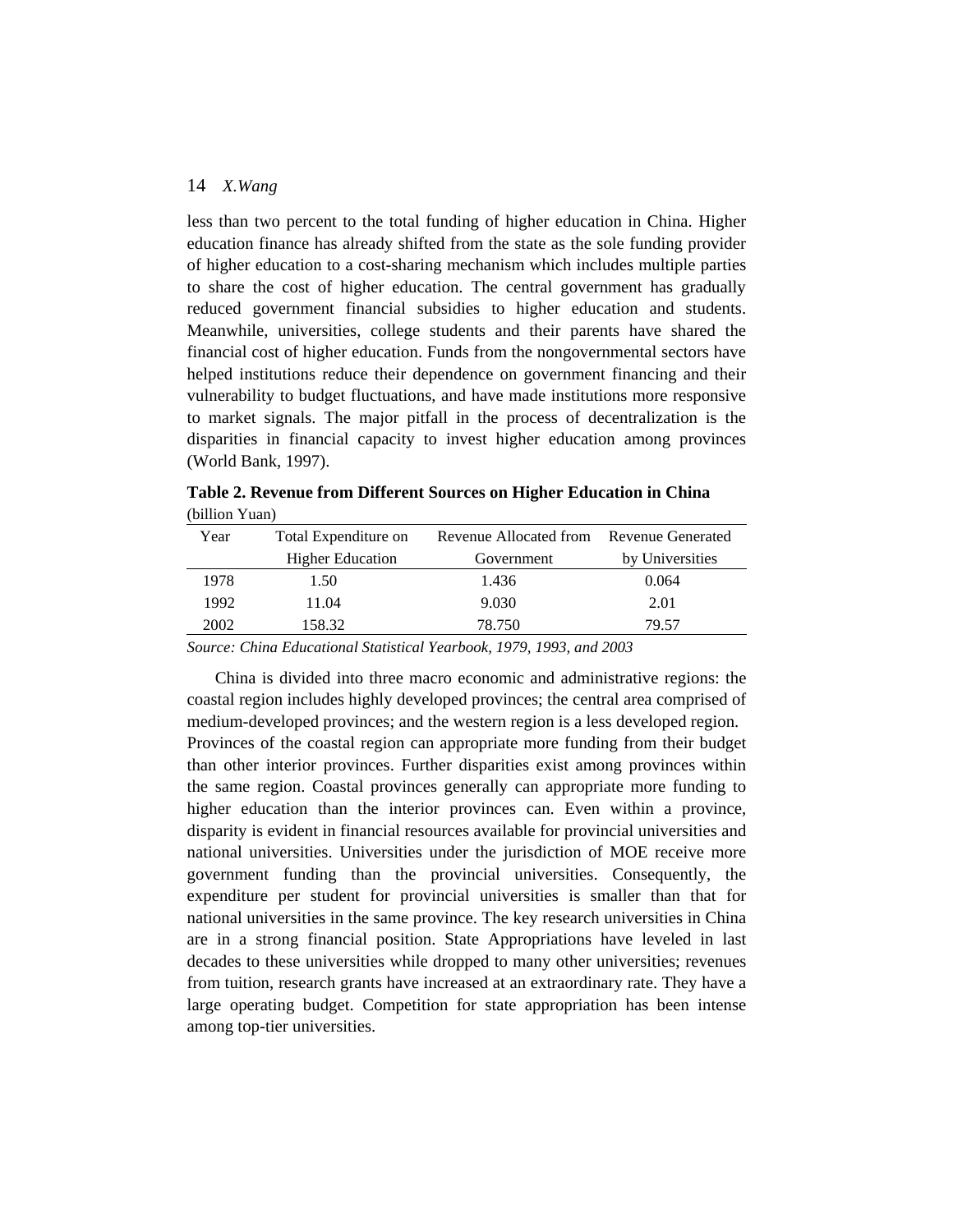Universities are dependent more upon tuition than they were two decades ago. Tuition revenue today accounts for more than 25 per cent of the typical operating budget on average. Even though sources of funds have been diversified when compared to ten years ago chart here, major sources of funding are tuition revenue and state appropriation.

Cost-sharing financial mechanism has reduced financial dependability of universities on state appropriation and increased enrollment of higher education in China. However, it has also created inequality of access to higher education as the tuition has increased from an average of \$250 per year in 1996 to \$750 per year in 2004. China's rapid economic development has accelerated the stratification of the Chinese society and the polarization and disparity between the new rich and the poor since 1990. The average income per capita in urban areas passed \$1,000 in 2005, while the average income per capita for rural families is barely \$300 (Liu et al., 1999; National Bureau of Statistics, 2006). This income disparity has created inequity of educational opportunities between regions, between rural and urban areas, and between middle and lower income families. It is almost impossible for rural families to support a student to receive university education, especially when financial aid program has not been institutionalized effectively. Urban families have more financial resources to invest in their children's education, especially middle- and upper-income families. They can afford to send their children to college preparatory programs and private universities.

#### *Adult Learning and Continuing Education*

Another fast growing sector in Chinese higher education is adult and continuing education to accommodate an increasing demand of higher education. Adult and continuing education is a part of Chinese efforts to establish community education in higher education system. Since 1978, Chinese educators have discussed establishing community education with "Chinese characteristics." The State Education Commission signed agreements with several foreign educational agencies to seek aid and understanding of community education. Chinese educators visited American community, junior and technical colleges, Australian technical and further education (TAFE) colleges, and German vocational colleges in order to develop its own version of community colleges. China has developed its own system for adult and continuing education, which includes radio and TV universities, colleges of adult education within universities, technical and vocational colleges. The total enrollment at adult and continuing education institutions is around 4.36 million in 2005. These institutions provide opportunities for students who are unable to get into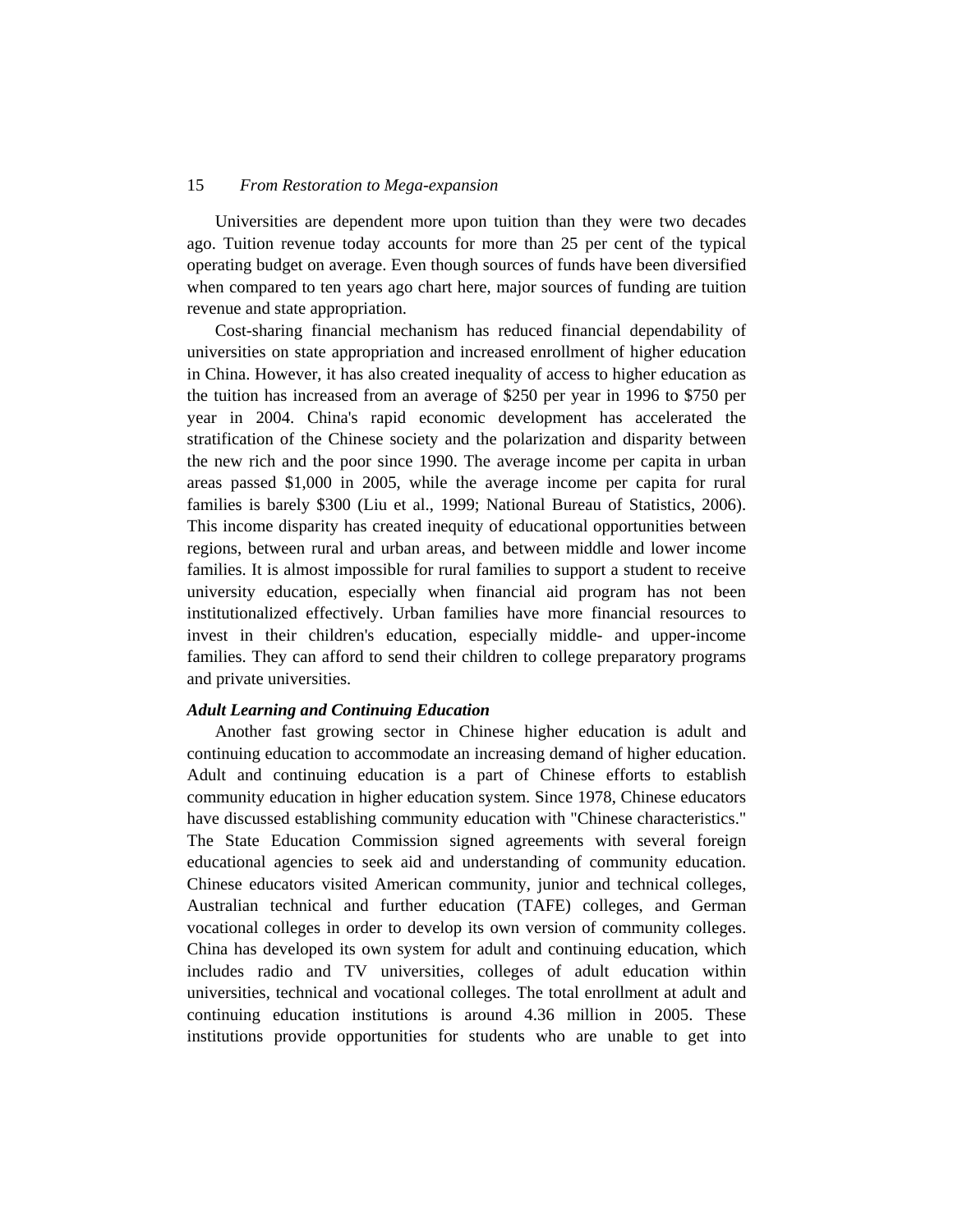baccalaureate universities to pursue their higher education. At the same time, adult learning institutions relieve universities from the pressure for an increasing demand for higher education.

China also established two- or three-year colleges as commuter colleges to provide higher education for students in surrounding areas. These institutions are equivalent to community colleges. They are regional and provincial universities since they receive funding mainly from provinces, cities, or government agencies. They evolved as residential colleges in the 1990s as they started recruiting students from farther areas. They emphasize profession training and prepare students to enter a work force after two or three years of study. Students are usually not able to transfer to a baccalaureate university to continue their study since no articulation is established with baccalaureate universities for transfer. However, these institutions provide an alternative channel for students to receive higher education under such an elite system and meritocratic system. As universities expand their enrollments and start charging tuition to students, two- to three-year colleges face serious challenges from baccalaureate universities. Students prefer four-year universities to two- or three-year colleges since they have more career choices, and better economic return to their college education. Especially when job market is becoming competitive and college tuition is increasing. To accommodate student's needs and to survive in the market place for higher education, some two- to three-year colleges transformed themselves into baccalaureate universities. Some have been consolidated and merged by other universities in vicinity since the mid 1990s when universities were anxious to become mega comprehensive universities. In 1998 471 two- to three- year colleges existed, but only 149 left in 2003 after aggressive consolidation and merger among universities and colleges in China. When public two- and three-year colleges become baccalaureate universities, private universities emerged and took their place in providing community education.

#### *Private Universities*

As public universities have undergone expansion and consolidation, private universities have resurged in the last two decades. Private universities which established by missionaries and Chinese entrepreneurs and educators were closed or transformed into public universities after the Communist Party took power in 1949. For example, Furen University, one of the most famous private universities in Beijing built by the Jesuit, was transformed to become part of Beijing Normal University.

In post-Mao era, with the economic reform and the expansion of higher education system, universities were facing growing demand for higher education.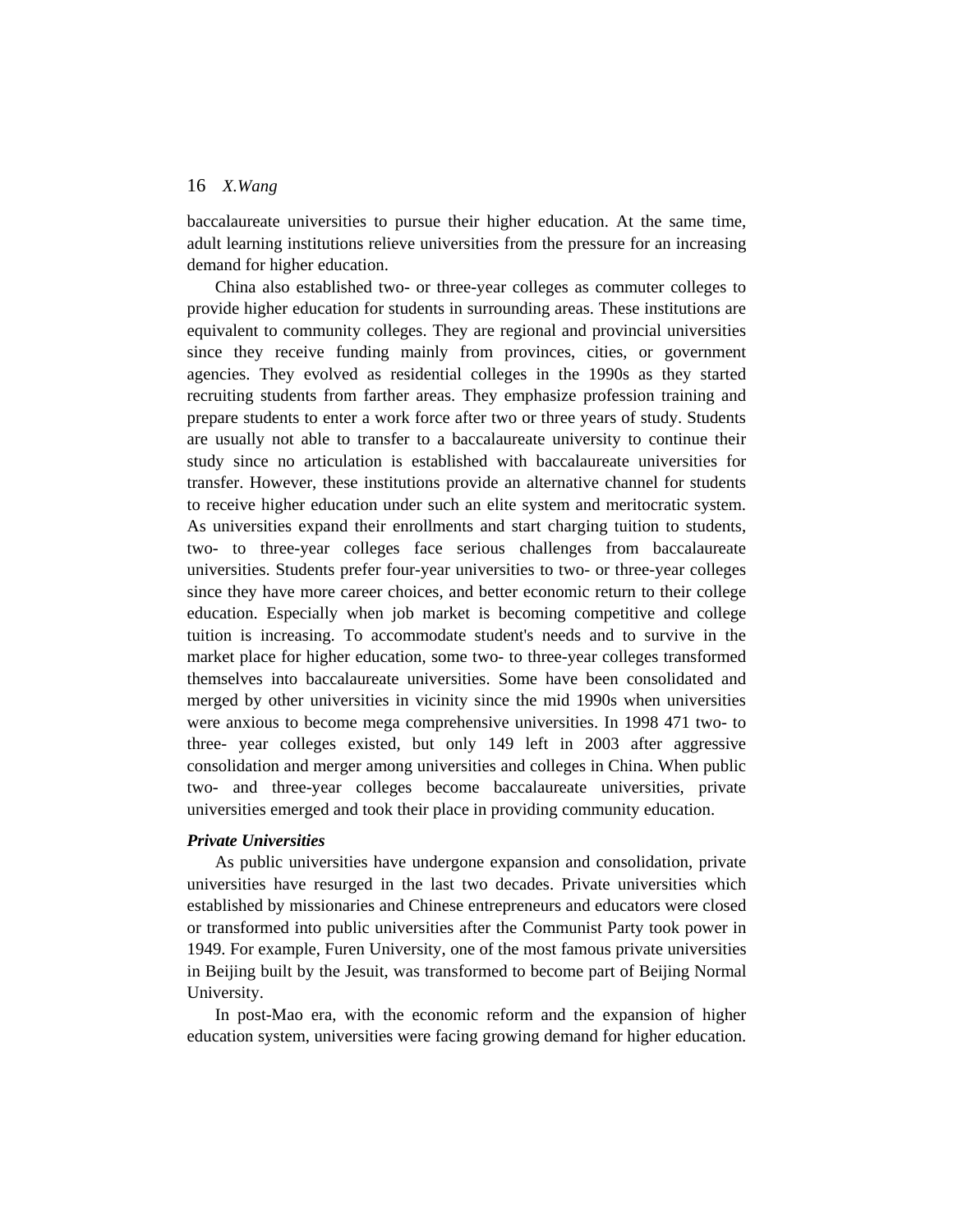Public universities have limited capacity to admit students. As household income and purchasing power of consumers increase in China, private education became a logical solution to the growing market for higher education. In 1993, Chinese government published Provisional Regulations on the Non-State Higher Educational Sectors to allow private sectors to establish and operate Minban schools. In 2005, about 225 private universities were accredited by the Government with a total enrollment of one million students.

Private universities are facing many challenges. First, private universities are short of permanent faculty members. Professors prefer working for public universities to private ones. Private universities depend heavily on retired and part-time faculty members. At some private universities, eighty percent of their faculty members teach part-time. Such instability of teaching faculty makes it difficult for new private universities to create their own academic culture. At the same time, research at these universities is void since no research faculty wants to come to work for private universities in China. Private universities are generally established in large cities and college towns to share resources from public universities, including faculty. For example, twenty-two private universities are in Xi'an at present, a city with more than forty-five public universities. To public universities, private universities have not posed any fierce competition to them yet since the majority of Chinese students still choose to go to public universities, whose degrees are well recognized and academic programs are diverse and broad. Public universities recruit top forty to fifty percent of high school graduates. Private universities can only recruit students after admissions of public universities. To students who are not admitted by public universities, private university is the second choice to receive higher education. Academic programs are still limited at private universities. Most of programs are professional studies, such as English training, business and computer science. It is rare to have academic programs in humanities and sciences at private universities, which require more investment in lab research. Curricula at these universities are pragmatic. Most programs are two to three years long.

Private universities are still new in China and the central government has published several regulatory documents to enhance private higher education, including the 1995 Provisional Regulations on Education Institutions Jointly Sponsored with International Institutions, the 1995 Education Law, the 1996 Vocational Education Law, the 1997 Regulations for the Non-State Education Sector, and the 1998 Higher Education Law. Private universities have also been working with the government for accreditation and improving education quality.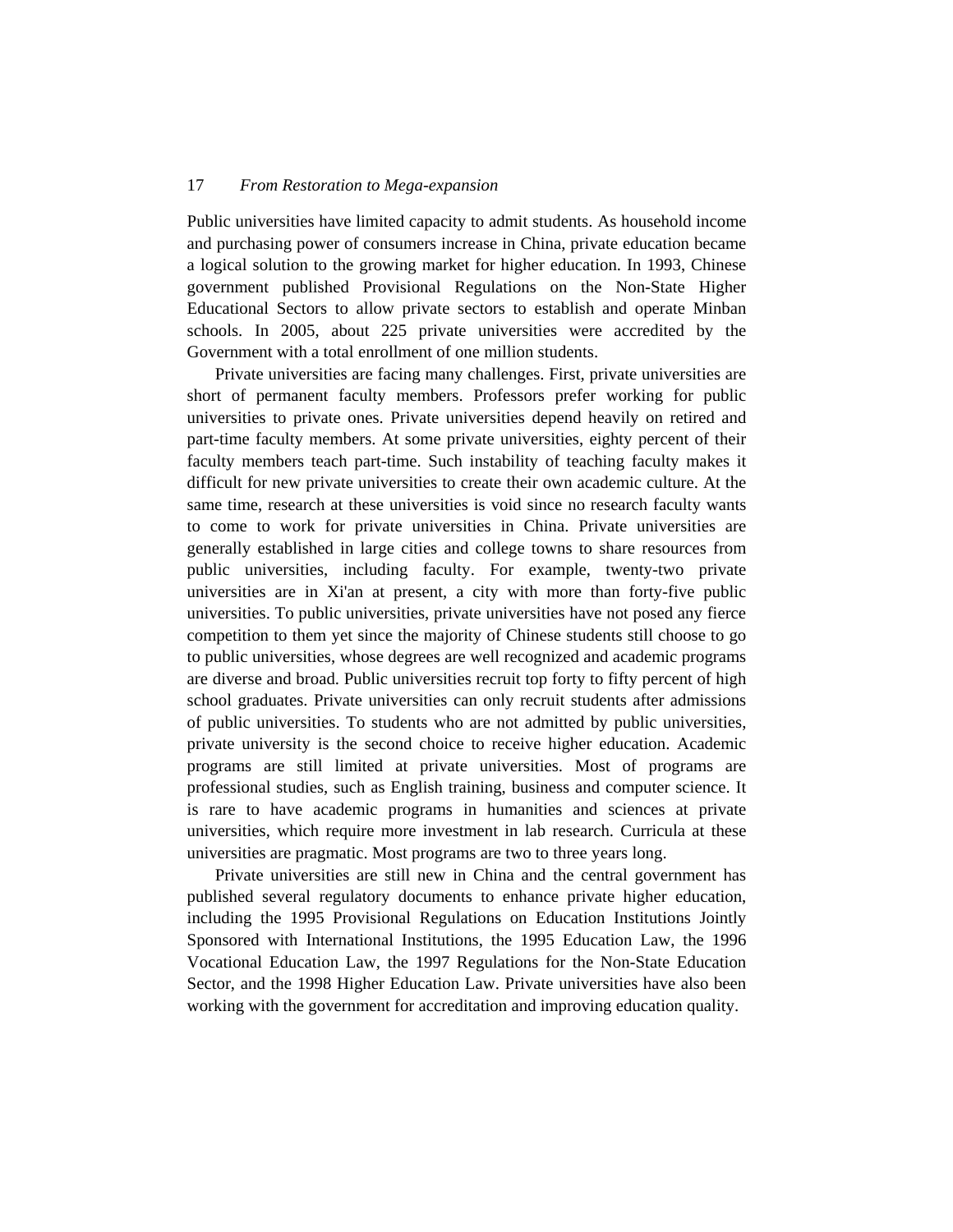Private training schools are thriving in China. These schools provide language training, test preparation, business training and technology training to all age groups. Students at all levels attend year-round after-school training programs. Self-potential and ability development programs are also popular among the newly emerged middle-income class and white-collar professionals. Recent college graduates will also pay to improve their English or business skills, as they believe that they must do so in order to get promoted or find a higher paying job. In a recent survey conducted by China Market Research Group, the result shows that in Shanghai over fifteen percent of recent graduates are willing to spend over ten percent of their monthly disposable incomes on training courses (Rein). One successful school in English training business is New Oriental Education. Founded in 1993, the company has since built a strong brand name for its foreign language and test preparation courses for GRE, GMAT and TOEFL. Foreign language training and test preparation courses are the main growth drivers for the company. As China is plugged into the global market, the demand for English training is increasing. Its primary market is the college students who plan to study abroad. Since 2002, more than 100,000 Chinese students have traveled abroad to pursue degrees each year. The company has also developed English training programs for adults and children lately since there has been burgeoning demand for English training. It has an extensive network in large cities. It currently operates 25 schools and 111 learning centers in 24 cities with an enrollment of 900,000 students. It has successfully developed a distinguished brand name among Chinese college students. It is now publicly traded at New York Stock Exchange.

Privatization of higher education has also increased the issue of inequality in access to higher education. Private training schools are booming only in large cities. Smaller cities have fewer English-speaking candidates and qualified teachers. In addition, like private universities, training schools primarily focus on foreign language training or business training. Curriculum is lack of diversity. But the demand for training is growing among adults and college graduates.

## *Conclusion*

This article has described the challenges to which the Chinese universities and government must respond in order to create the conditions under which continued improvement and transformation can occur. With the introduction of student tuition payment and private institutions, Chinese higher education has been privatized and decentralized. The system is shifting from a meritocratic education to mass education. However, government is still the dominant force in Chinese higher education. Government directs the development, structure,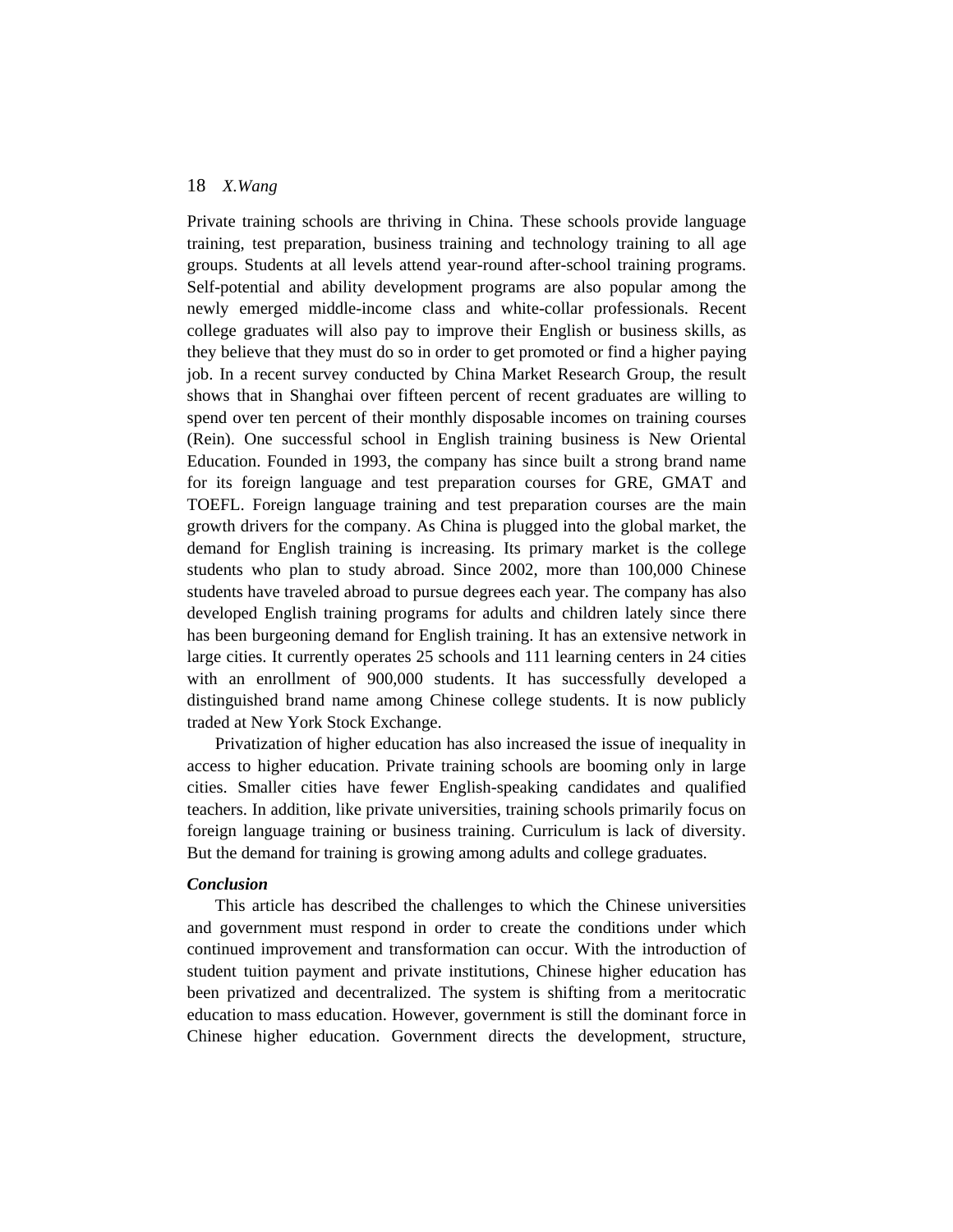instruction and research of higher education through its funding and policymaking mechanism. Recent reforms in higher education have accelerated the polarization of the universities. With a substantial financial support from the central government, a group of research universities are emerging. These universities can afford to attract top researchers and scholars to teach and conduct research. The disparity in government funding between research universities and other universities is increasing and has created elitism in Chinese higher education system. Research universities have more elite status than other institutions do. Smaller colleges, who depend on local funding and tuition, have been consolidated into large universities. At the same time, private colleges are emerging and become active regional player in technical and vocational education. Thus, a multi-layered higher education system is in the forming. Universities have already started tapping financial resources from private sectors. Students, businesses and private donors, along with government, share the cost of higher education. A multi-sector cost-sharing financial mechanism of higher education is in the forming.

The introduction of student payments and rising enrollment has raised a critical question about education quality at both public and private universities. Some universities admitted more students than their capacity can handle in order to generate more financial revenue. Chinese government has not yet established new mechanisms of quality assurance for higher education. National accreditation agencies have not been established to evaluate administrative and instructional effectiveness. No evaluation procedure has been developed at both national and local levels. With the increased pace of reform and the new questioning about quality, Chinese government and universities need to develop a coherent policy that will achieve accountability for higher education.

#### *References*

- Du R: *Chinese Higher Education: A Decade of Reform and Development (1978- 1988)*. New York, NY: St. Martin's Press, 1992.
- Gao S: Putong gaoxiao zhaoshou zifeisheng [Self-financed students enrollment at traditional institutions of higher learning]. *Zhongguo Gaodeng Jiaoyu [Chinese Higher Education]* 1998, 6, p. 23. Beijing, China.
- Liu G et al.: *Economics Blue Book of the People's Republic of China, 1999: Analysis and Forecast.* Armonk, NY: M. E. Sharpe, 1999.
- Mauch J: Influences of the Chinese National Academy of Educational Administration. *Annual Meeting of the Association for the Study of Higher Education* (ASHE) in 1997, Albuquerque, NM, November 4, 1997.